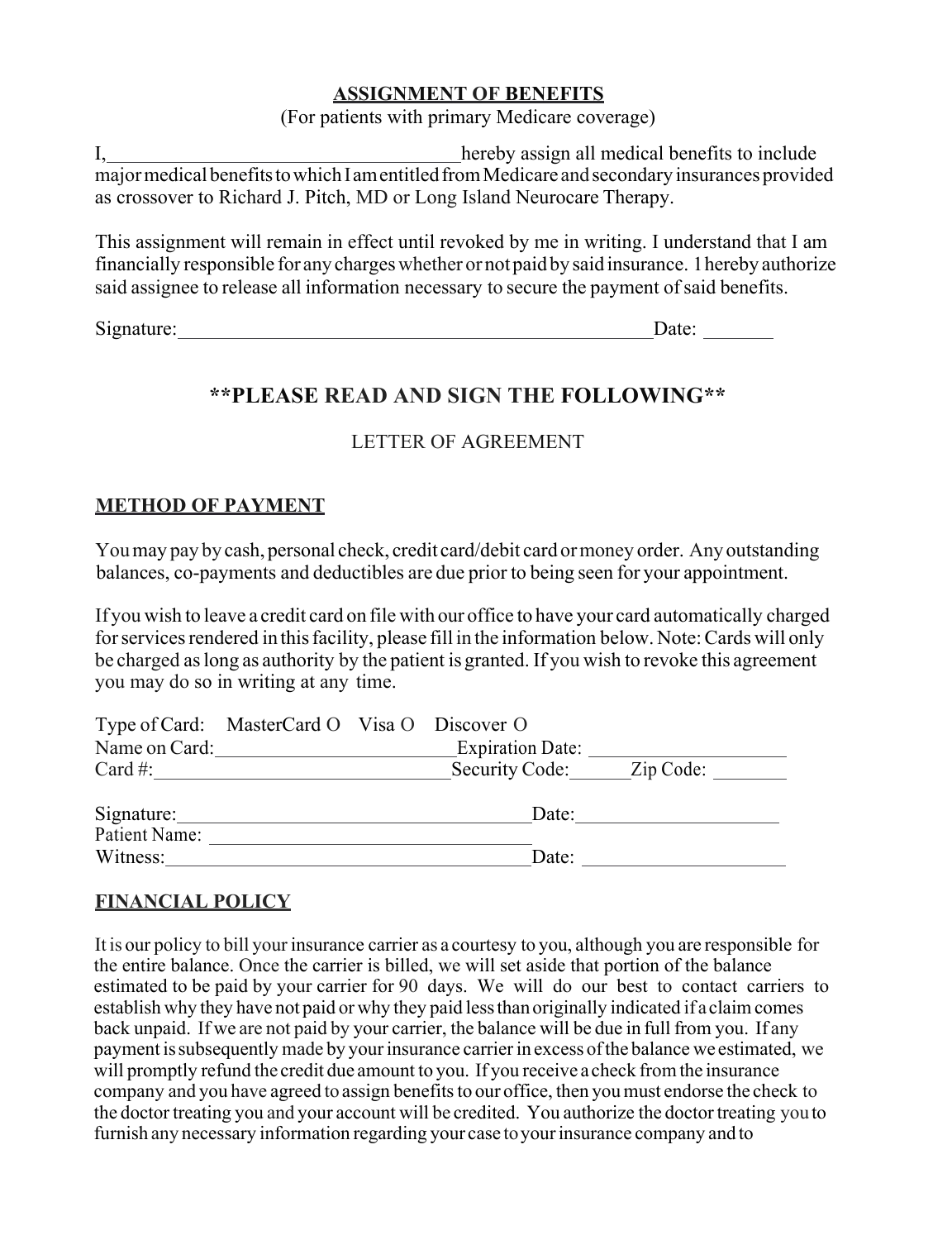assign all benefits and amount not covered by yourinsurance company. **You agree to be billed \$75 for cancelled appointments oflessthan 24hours' notice aswell asscheduled visitsfor which you do notshow up. Confirmation callstwo nights before your appointmentserve as a courtesy reminder.**

In the event that your account is not paid in accordance with this agreement and turned over to our collections agency, you agree to pay all additional fees assessed in the collection ofthe debt. These fees include collection agency fees and attorney fees.

### **CONFIDENTIALITY**

Your treatment here is kept in the strictest of confidence. No one will be permitted any access to any information unless you specifically request, inwriting, a release ofinformation to a specific party at a particular time. Times when confidentiality must be breached are for yoursafety, the safety of others who may be in imminent danger, or when the records are subpoenaed by a Court of Law. In any situation that requires breach of confidentiality, attempts will be made to contact you beforehand. If you have any questions regarding thisrule please ask assoon as you can so that any vague situations could be cleared up.

### **OUR AGREEMENT**

It is possible that your treatment may involve more than one doctor housed within this practice. Your signature below gives consent for communication between doctors for the benefit of coordination oftreatment.

Our contract reflects an active interest in your concerns. We are here to help you reach certain goals we agree on. Upon yoursignature at the bottom ofthis agreement, you indicate that you understand and agree to all the points of this contract.

Signature: Date: Date:

| have received a copy of our Notice of Privacy |
|-----------------------------------------------|
|                                               |
|                                               |
| (PLEASE PRINT NAME)                           |
|                                               |
|                                               |
| (PLEASE PRINT ADDRESS)                        |
| Date:                                         |
|                                               |
| (PLEASE PRINT NAME)                           |
| Signature of Witness:<br>Date:                |
|                                               |

# **Acknowledgement of Receipt of Privacy Practices**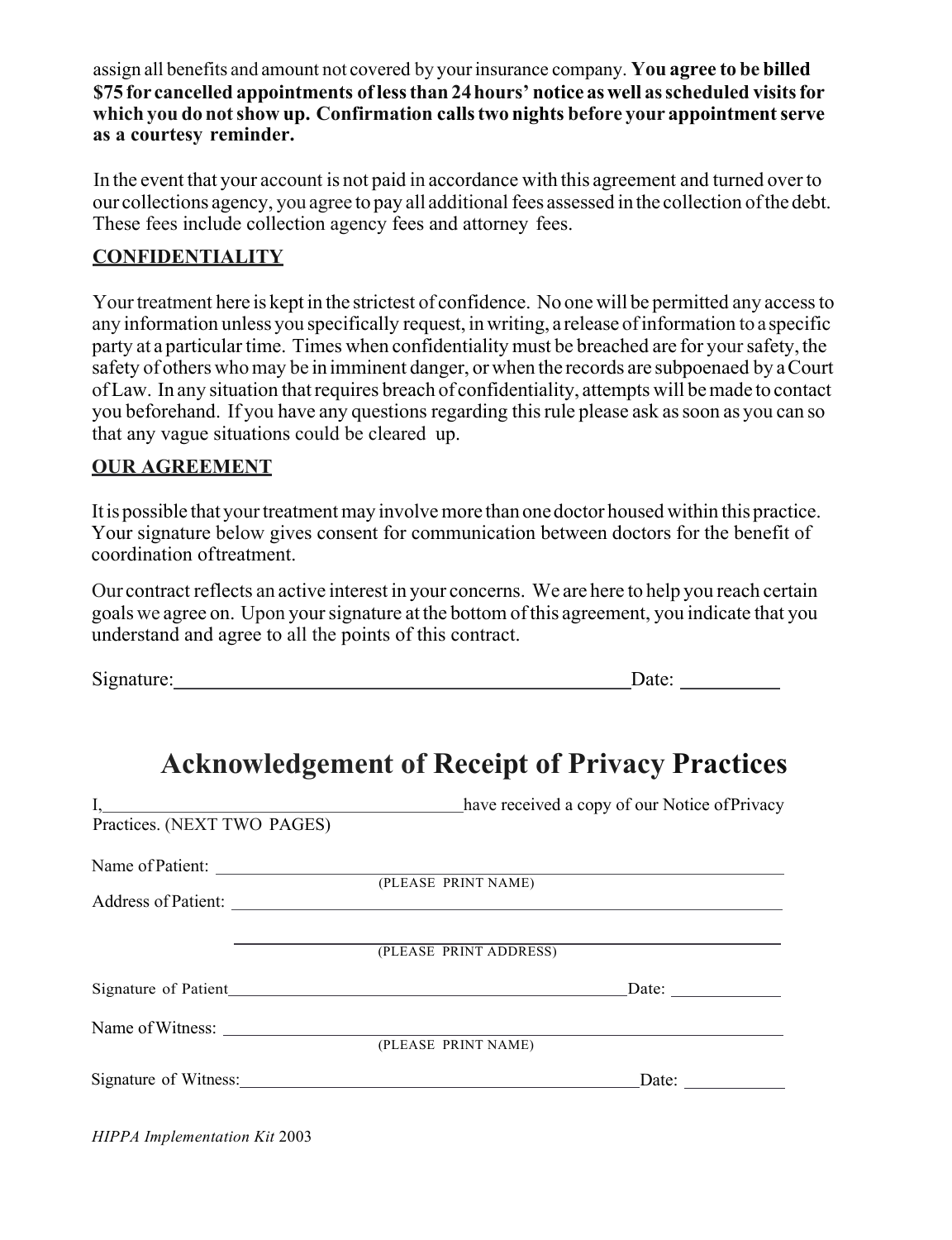# **NOTICE OF PRIVACY PRACTICES**

#### **THIS NOTICE DESCRIBES HOW MEDICAL INFORMATION ABOUT YOU MAYBE USED AND DISCLOSED AND HOW YOU CAN GET ACCESS TO THIS INFORMATION. PLEASE REVIEW IT CAREFULLY.**

The Health Insurance Portability & Accountability Act of 1996 (HIPPA) requires all health care records and other individually identifiable health information (protected health information) used or disclosed to us in any form, weather electronically, on paper, or orally, be kept confidential. This federal law gives you, the patient, significant new rights to understand and control how your health information is used. HIPPA provides penalties for covered entities that misuse personal health information. As required by HIPPA, we have prepared this explanation of how we are required to maintain the privacy of your health information and how we may use and disclose your health information.

Without specific written authorization, we are permitted to use and disclose your health care records for the purpose of treatment, payment and health care operations.

- **Treatment** means providing, coordinating, or managing health care and related services by one or more health care providers. Examples of treatment would include crowns, fillings, teeth cleaning services, etc.
- Payment means such activities asobtaining reimbursement for services, confirming coverage, billing or collection activities, and utilization review. An example of this would be your dental plan for your dental services.
- **Health Care Operations** include the business aspects of running our practice, such as conducting quality assessment and improvement activities, auditing functions, costmanagement analysis, and customer service. An example would include a periodic assessment of our documentation protocols, etc.

In addition, your confidential information may be used to remind you of an appointment (by phone or mail) or provide you with information about treatment options or other health-related services including release of information to friends and family members that are directly involved in your care or who assist in taking care of you. We will use and disclose your protected when we are required to do so by federal, state or local law. We may disclose your PROTECTED HEALTH lNFORMATION to public health authorities that are authorized by law to collect information, to a health oversight agency for activities authorized by law included by not limited to: response to a court or administrative order, if you are involved in a lawsuit or similar proceeding, response to a discovery request, subpoena, or other lawful process by another party involved in the dispute, but only if we have made an effort to inform you of the request or to obtain an order protecting the information the party has requested. We will release your PROTECTED HEALTH INFORMATION if requested by a law enforcement official for any circumstance requires by law. We may release your PROTECTED HEALTH INFORMATION to a medical examiner or coroner to identify a deceased individual or to identify the cause of death. If necessary, we also may release information in order for funeral directors to perform their jobs. We may release PROTECTED HEALTH INFORMATION to organizations that handle organ, eye or tissue procurement or transplantation, including organ donation banks, as necessary to facilitate organ or tissue donation and transplantation if you are an organ donor. We may use and disclose your PROTECTED HEALTH INFORMATION when necessary to reduce or prevent a serious threat to your health and safety or the health and safety of another individual or public. Under these circumstances, we will only make disclosures to a person or organization able to help prevent the threat. We may disclose your PROTECTED HEALTH INFORMATION if you are a member of the U.S. or foreign military forces (including veterans) and if required by the appropriate authorities. We may disclose your PROTECTED HEALTH INFORMATION to federal officials for intelligence and national security activities authorized by law. We may disclose PROTECTED HEALTH INFORMATION to federal officials in order to protect the Present, other officials or foreign heads of state, or to conduct investigations. We may

disclose your PROTECTED HEALTH INFORMATION to correctional institutions or law enforcement officials if you are an inmate or under the custody of a law enforcement official. Disclosure for these